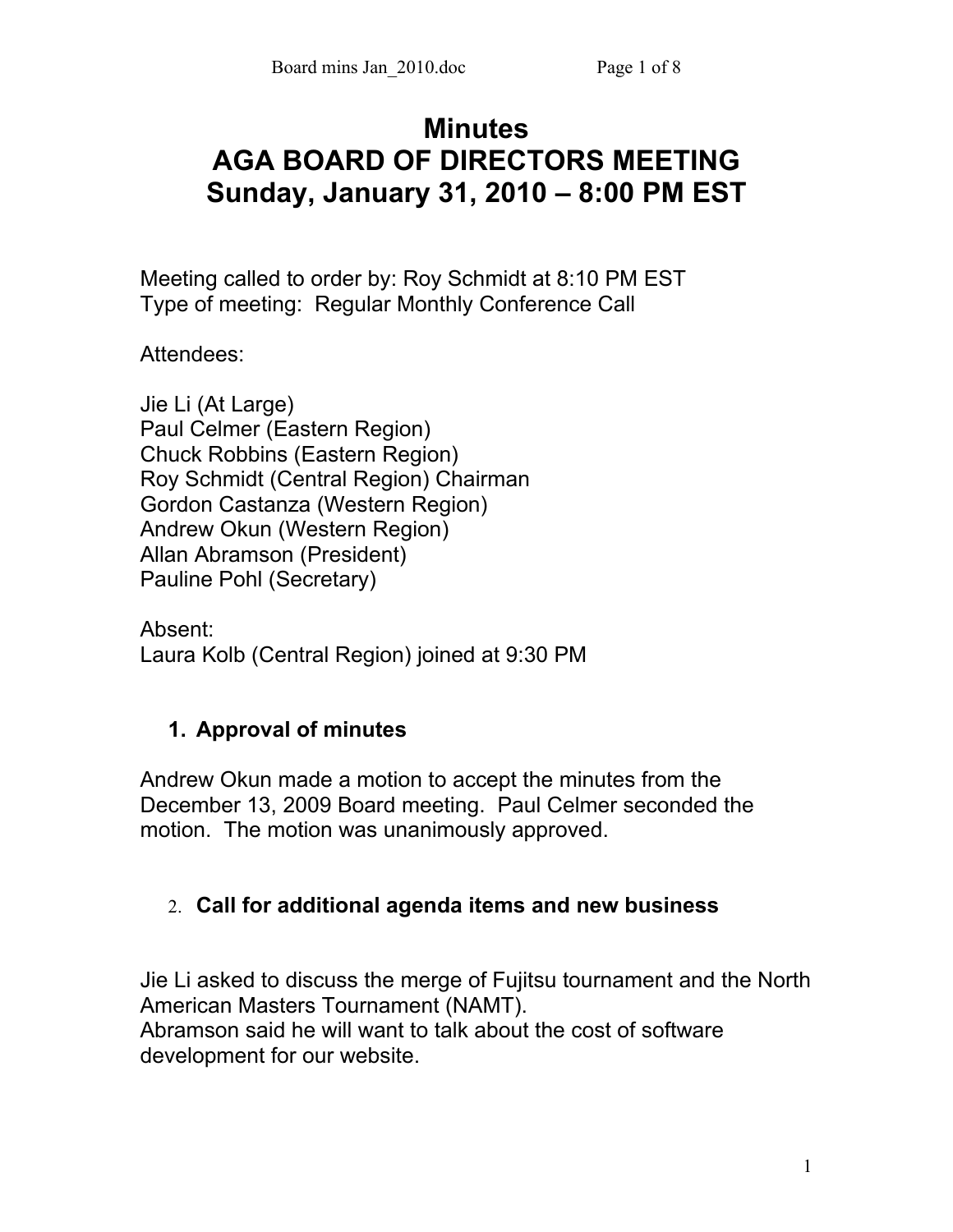# **3. President's report**

### a. **Information item: World Pair Go status**

There will be a big tournament in China to celebrate 20 years of pair go. There is one pair from the U.S. who satisfy the continuous membership and 10-game requirements to qualify to compete for the AGA as of the deadline, and they will compete in a qualification tournament with two pairs from Canada for the opportunity to represent North America. Jie Li asked if any professionals asked to compete. Abramson said none had applied. Li said some pros might not have applied because they could not qualify under the 10-game rule. Abramson said the Board could vote to waive the requirements if they choose to do so. Li pointed out that the registration deadline probably also needs to be extended and a new announcement could be put in the E-journal if we waive the 10-games requirement to allow more competition. Okun asked if they are talking about only the ten-game rule or also waiving the continuous membership. Abramson said he was only talking about waiving the ten game rule. Okun said he would prefer publicizing it widely and waiving both rules to get maximum participation. Li asked if Andy was talking about waiving the rules for only professionals or both pros and amateurs. Okun said he would open it up to all competitors.

Okun made a motion to open the competition for the pair go tournament to all pairs regardless of membership lapses or having ten rated games in the past year. Celmer seconded the motion.

The vote was four in favor (Schmidt, Okun, Castanza, Celmer) one opposed (Robbins) and one abstention (Li). (Li abstained because he may want to compete.) The motion passed. The president will take action immediately to invite more competitors.

# b. **Information item: Congress status**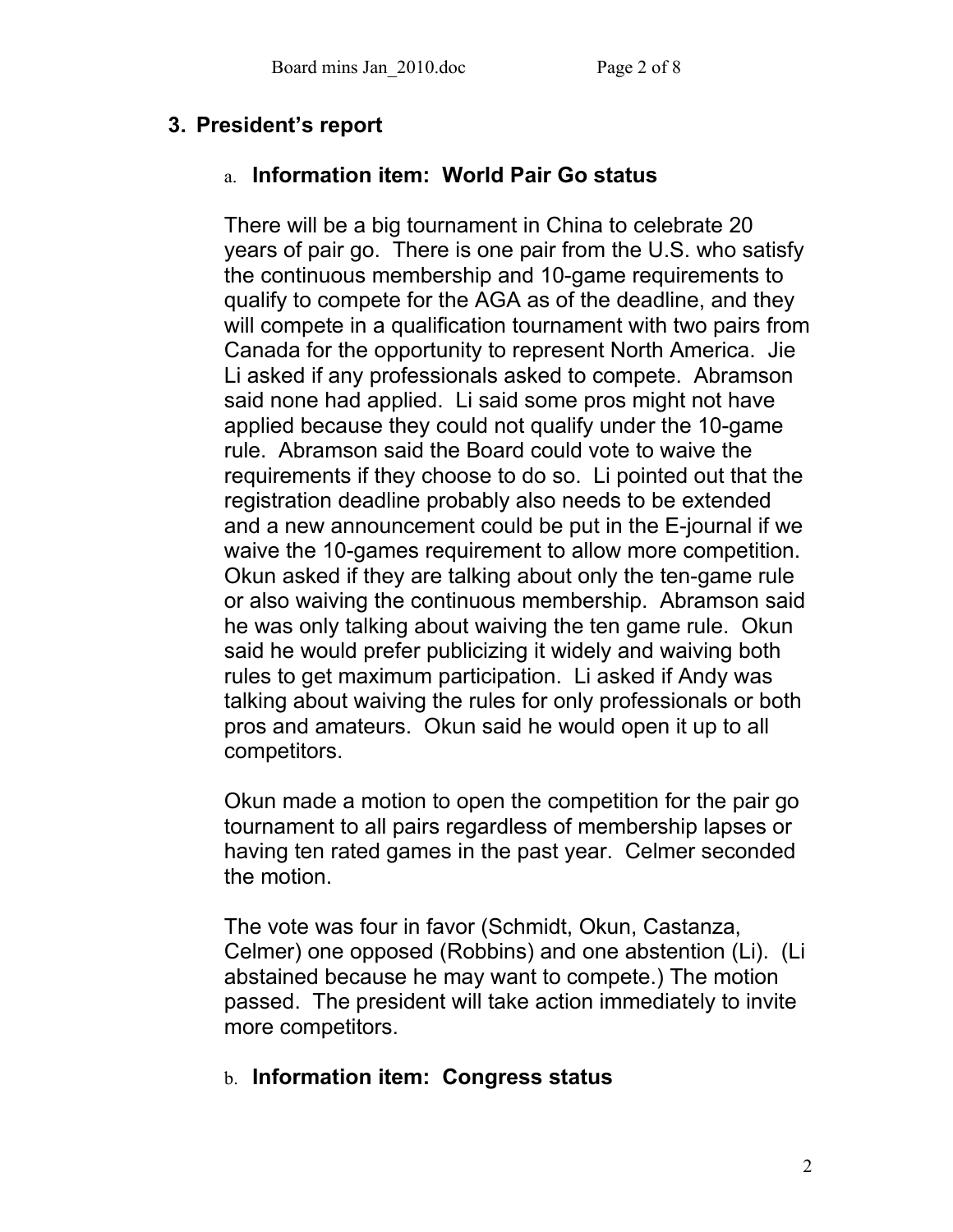- i. 2010 Karen Jordan and the college have signed the contract.
	- 1. All rooms are singles with a cost of more than \$900.
	- 2. Per previous discussions with the Board, Abramson intends to invite only one pro from each association rather than two. Special invitations for foreign pros are being eliminated. These actions dramatically reduce our Congress costs.
	- 3. The Board asked for a break-out of costs for different types of rooms at the Congress. Li asked if the \$900 was only for adults or both adults and youth. Abramson said it would be cheaper for the youth but the details were not available yet.
- ii. 2011-Los Angeles planning is proceeding.
	- 1. Okun said he has eliminated U.C. Irvine
	- 2. There is an official U.C.L.A. go club, so we could get a discount there.
- iii. 2012 Boston is planning a bid for 2012
- iv. 2013 Birmingham, Alabama is considering a bid for this Congress

# c. **Information item: AGA-AGF donations**

- i. The AGF raised the question of whether we have been properly crediting donations to them. After a detailed investigation, Mary Laird established that \$2,616 was owed to the AGF and the money has been transferred.
- ii. The web site has been updated with a direct link to the AGF site for donations, so there should be no more confusion.
- d. **Discussion item: Letter to sponsors**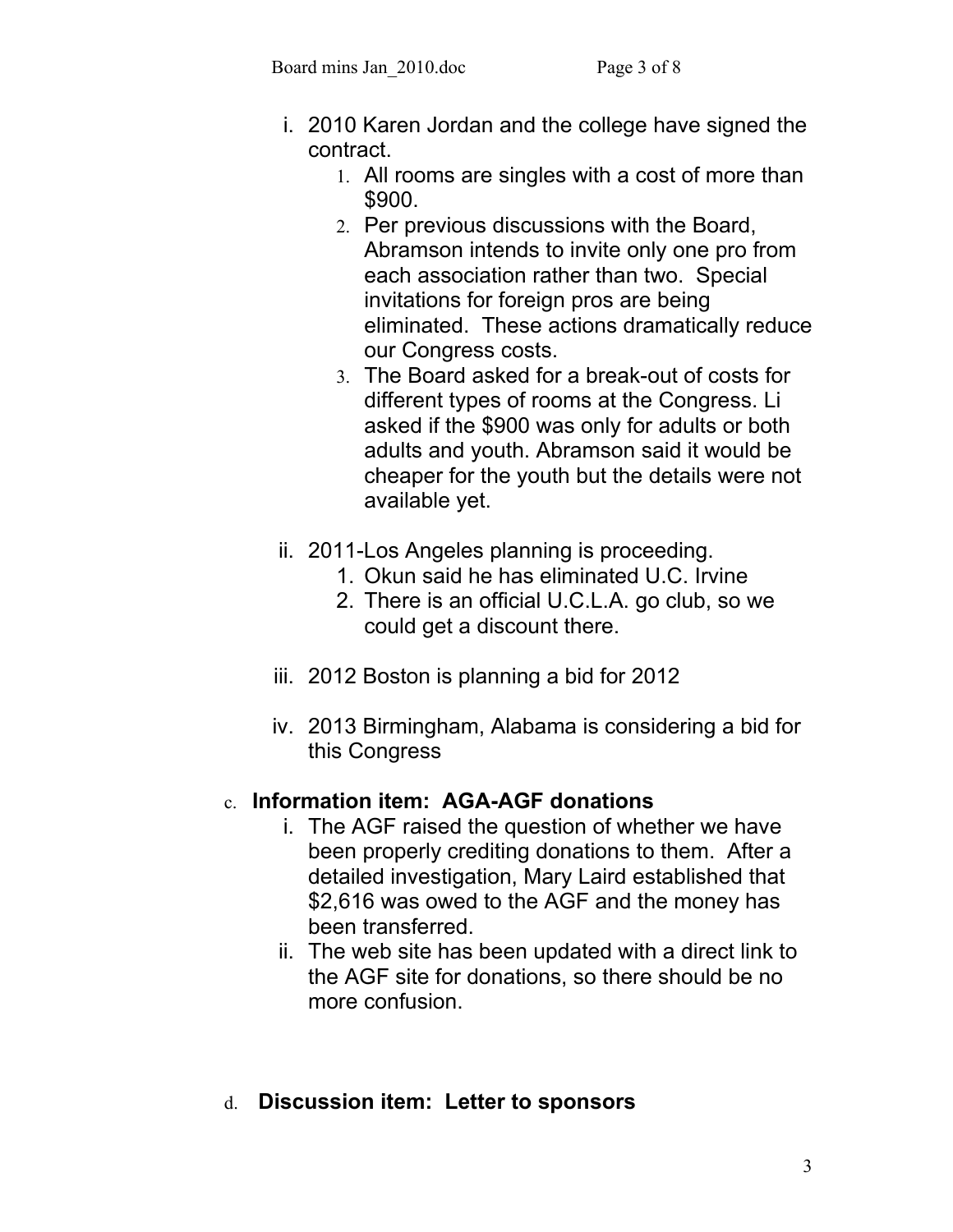Steve Colburn, Andy Okun, and Phil Waldron have collaborated to produce a standard follow-up letter to potential sponsors. Abramson said it's an excellent letter and people are already using it.

### e. **Discussion item: Pairing software lifetime memberships**

i. Discussed under new business

# **4. Old Business**

None.

#### **5. New Business a. Waiver of 10-game rule for USYGC**

The youth organizers have asked that the 10-game rule for international competition be waived for youth players in the USYGC tournament. Abramson informed the Board that he and Paul Barchilon had agreed on a two-tier structure for the USYGC. The first tier would be the regional face-to-face tournaments, which would have none of the international eligibility requirements. The second would be the final qualifying tournament of 16 or 32 or however many players, which would take place online, and in the absence of action by the board, would be subject to the 10-game rule.

Andy Okun made a motion waiving the 10-game rule for youth members competing in the qualifying tournaments for the USYGC. Celmer seconded the motion.

Robbins said he is against waiving the rule unless the youth is in their first year of membership. Robbins said we want to encourage tournament play. Schmidt said Barchilon only wants to waive the requirement for the world youth championship.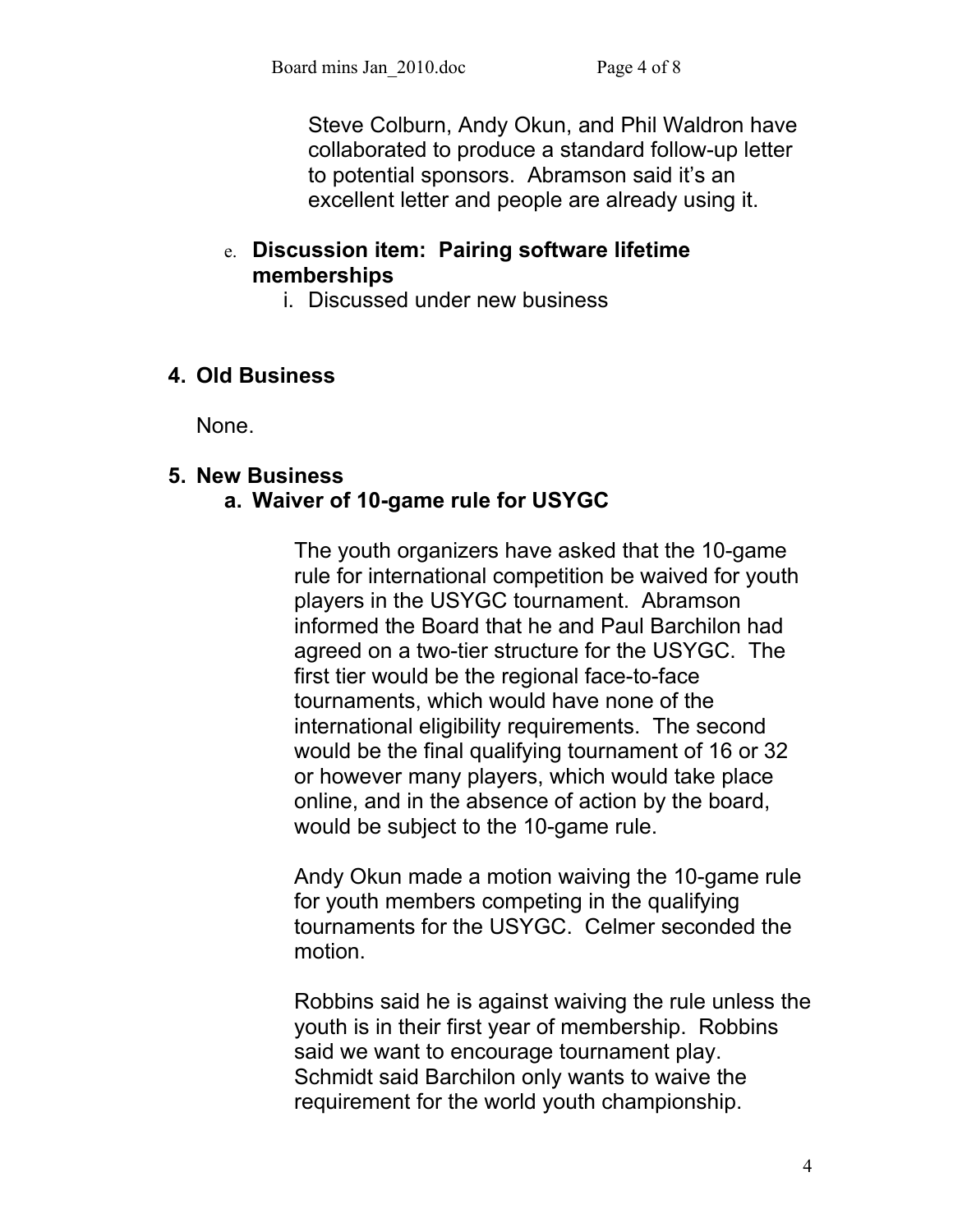Young players competing with adults in other tournaments would have to meet the 10-game requirement. Jie Li said he thinks the Youth Go Championship is a promotional opportunity for go, and it is a good idea to open it up.

Robbins made a counter-motion to amend the motion so it only applies to youth members in their first year of membership. Castanza seconded the amendment. Okun did not accept the friendly amendment so it was voted on separately.

The vote on the amendment was two in favor, four opposed. It did not pass.

The Board then voted on the original motion by Okun that applies to all youth members. The vote was five in favor and one opposed (Robbins). The 10-game rule will be waived for all youth members wishing to compete in the USYCG.

#### **b. Securing ChunLan Cup Invitation**

In the past, the APGA chose representatives to the ChunLan Cup. Abramson wrote to the organizers asking for the invitation to be sent to the AGA.

## c. **Hankuk Kiwon (Korean Baduk Association) rank certificates**

Okun said Mr. Kim Myung-wan 9P and the Hankuk Kiwon will begin issuing certificates in English for players from one Dan to 5-Dan at a cost of \$100 to \$500 increasing with rank.He has already issued certificates in Korean as prizes in tournaments. Okun said people like the certificates and seem to be motivated by them.Mr. Kim will determine the rank to be awarded after playing a game with the person and their ranking committee will sign the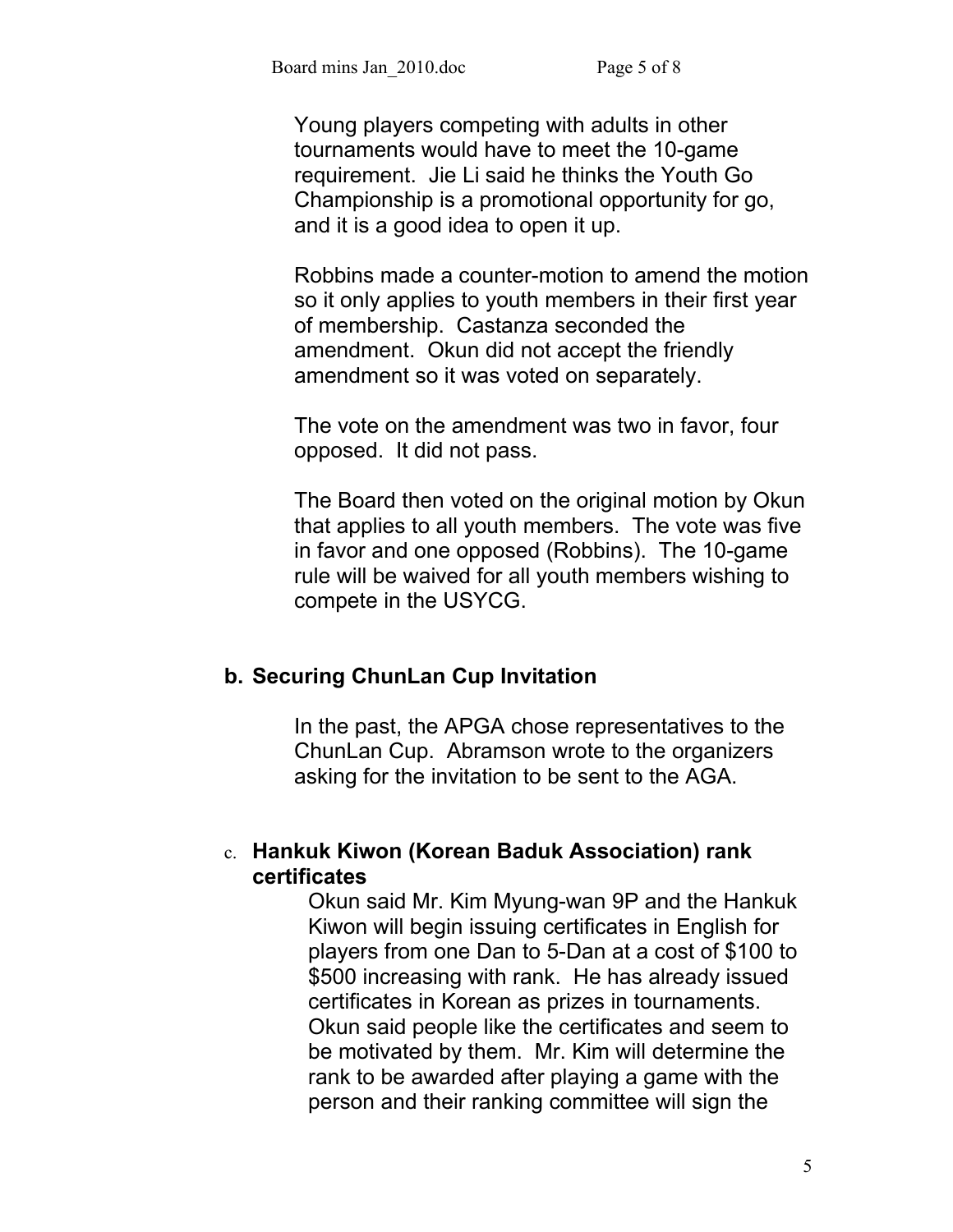documents.Celmer asked what Mr. Kim and the Hankuk Kiwon's actions have to do with the AGA. Okun said it is more an informational item than an AGA issue. Okun said these certificates differ from those that the AGA would issue, because it is not based on our ranking system. Schmidt asked if the Hankuk Kiwon, through Mr. Kim might be willing to donate some certificates as prizes at the US Go Congress. Okun said we can ask.

## **d. AGA's rank certificates**

Abramson said when we get our new ranking system working, the process of awarding rank certificates will be automated.

## e. **Fujitsu Qualifier and North American Masters tournaments**

Abramson said the idea for combining the two tournaments came from the strong players meeting at the Congress. Jie Li said he was at the meeting, but didn't get the idea that there was a consensus on the issue. Li said the Fujitsu has a more than 20-years history, and combining this tournament with the Masters tournament would lose a tradition. In addition, the Fujitsu qualifier has been held online for the last 5 years without costing the AGA money. Li also said the qualification requirements are different for the two tournaments, which would cause confusion. Schmidt said there could be problem if a non-qualified player knocks out a qualified player. Abramson said this is an issue we may want to poll the strong members about rather than make a Board decision. The Board agreed. Abramson said he will send a note to AGA members who are 5 Dan and up and report back to the Board with the results. Li said that the Fujitsu is in April, and choosing a representative in August the year before could be too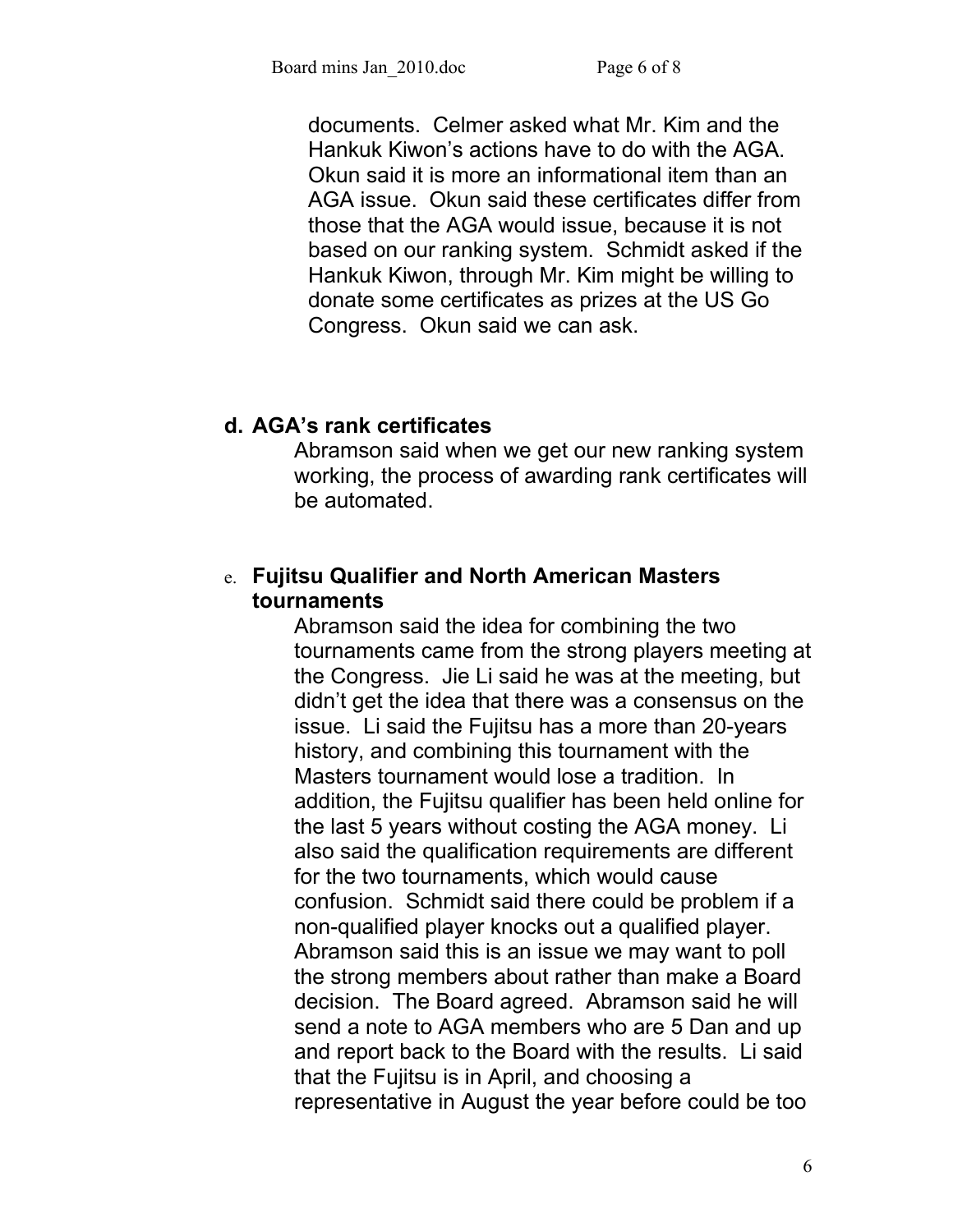far ahead both in scheduling and getting the player in best shape.

Schmidt said relating to that issue, Feng Yun has sent a note objecting to the 10-game requirement applying to professionals. She said it is impossible for her to get ten rated games in any year. Okun said he would be happy to revisit the issue if more people object. Schmidt said there is not pressure to decide now, but we can seek more opinions and decide whether to reconsider the issue. Abramson suggested the Chairman reply to Feng Yun as a courtesy. Schmidt said he'd like to hear from more people before making a decision. Li said if asked, most people are against more restrictions as indicated in last year's poll. Abramson said it seems to be a policy question rather than one of collecting opinions. We have had a great deal of input and the Board should consider the question and decide: agree that the requirement is too restrictive and eliminate it, or agree that someone who wishes to represent the U.S. internationally should participate in the community by playing in two or more tournaments per year and retain the requirement. The Board agreed to consider the issue and discuss it again at the next meeting.

# **f. Updating software**

Abramson said that the professional working on updating our website has asked for \$3000 to complete the job at a rate of \$20/hour for an estimated 150 hours. Chuck Robbins has been pleased with the quality of his work so far. Abramson is researching the scope of the work and will report to the Board if he needs to request a change to the budget.

g. **Discussion item: Pairing software lifetime memberships**